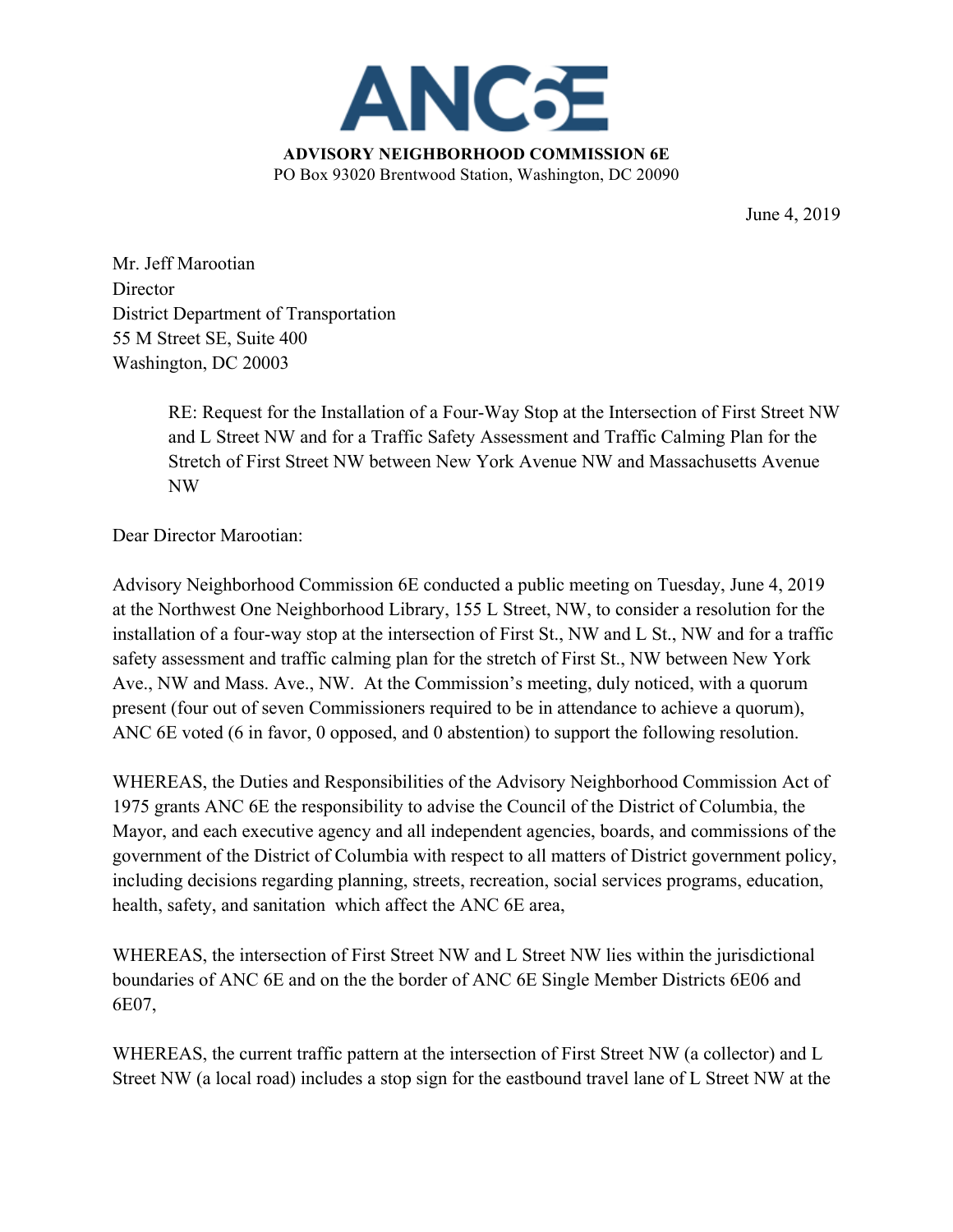intersection with First Street NW but does not include stop signs for the northbound or southbound travel lanes of First Street NW nor for the westbound travel lane of L Street NW,

WHEREAS, the intersection of First Street NW and L Street NW poses danger for motorists, pedestrians, and bicyclists because the intersection is a heavily used by cut-through for vehicular traffic to avoid the North Capitol Street between New York Avenue NW and Massachusetts Avenue NW,

WHEREAS, Mayor Muriel Bowser and DDOT have committed to the principles of Vision Zero with the objective of eliminating traffic fatalities and serious injuries by 2024 through the more effective use of data, education, enforcement, and engineering,

WHEREAS, Mayor Bowser has directed DDOT to convert more neighborhood intersections to four-way stops to improve safety and advance the priority of Vision Zero,

WHEREAS, the District of Columbia Move DC policy is to have safer and more vibrant streets and neighborhoods,

WHEREAS, the National Highway Traffic Safety Administration has identified speeding as a significant factor in fatalities and serious injuries,

WHEREAS, neighbors living in the vicinity of the intersection of First Street NW and L Street NW have complained about speeding on First Street NW through the intersection of L Street NW,

WHEREAS, the intersection of First Street NW and L Street lies adjacent to several community amenities, including the Northwest One Neighborhood Library, the Walker-Jones Educational Campus, and the RH Terrell Recreation Center, which attract a significant amount of pedestrian and bicycle traffic, including children, youth, and the elderly, that require extra traffic protection,

WHEREAS, the redevelopment of the Sursum Corda Housing Cooperative is expected to add 1,131 dwelling units to the area, which is expected to bring additional car, pedestrian, and bicycle traffic in the area,

WHEREAS, a stop sign on First Street NW at the intersection with L Street NW will reduce the distance of non-controlled driving for cars driving northbound and southbound through this intersection resulting in slower speeds and greater attention to pedestrians in the marked crosswalk,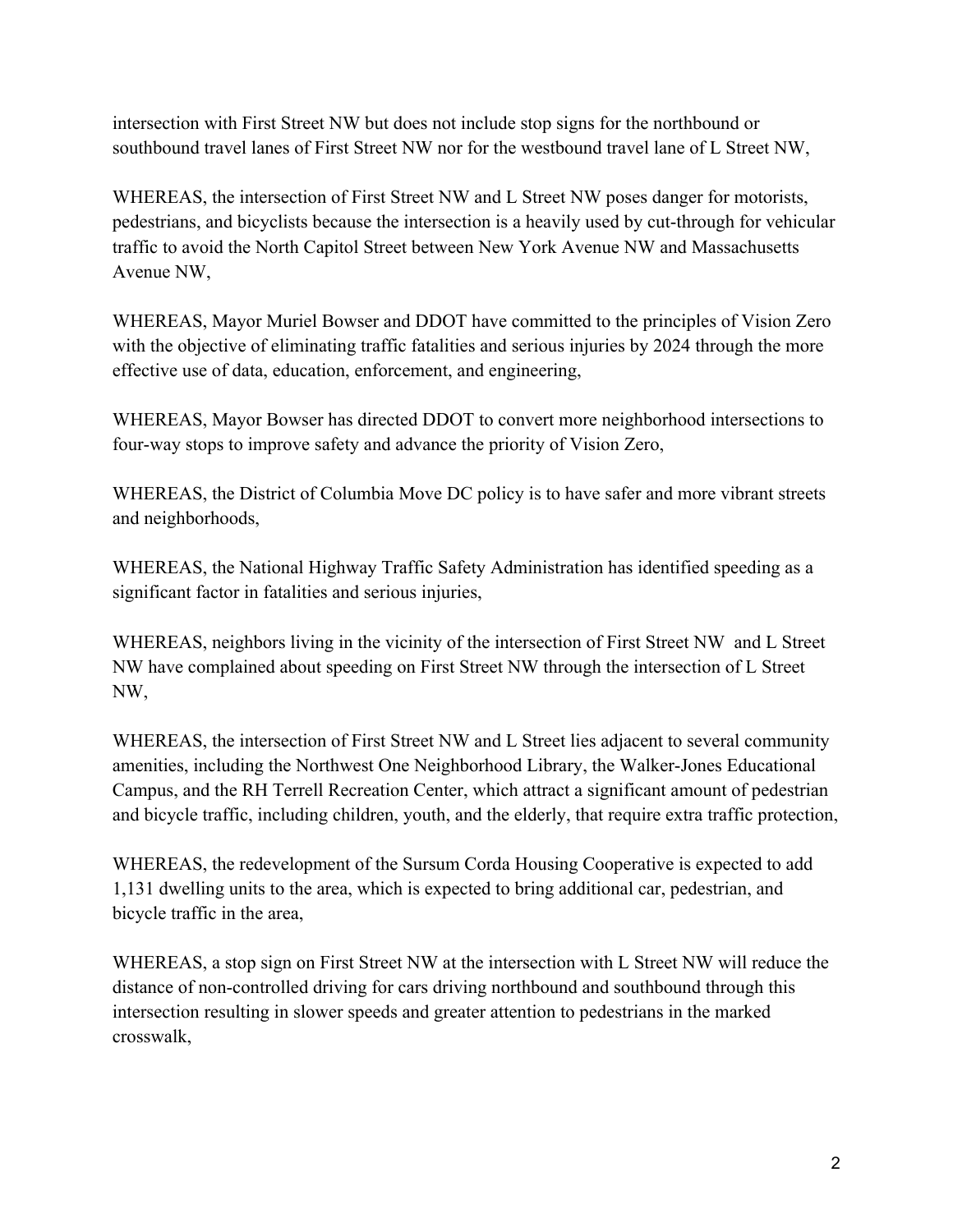WHEREAS, the placement of a stop sign on the westbound travel lane of L Street NW is necessary to complement the existing stop sign on the eastbound travel lane of L Street NW at the intersection with First Street NW,

WHEREAS, the crosswalk on the north side of the intersection of First Street NW and L Street NW lacks a curb ramp on the eastern side,

WHEREAS, the sidewalk on the east side of First Street NW extending north from the intersection with L Street NW is narrow and in disrepair, creating accessibility issues,

WHEREAS, DDOT has recently studied and designed proposals for traffic calming along the stretch of First Street NW between Florida Avenue NW and Bryant Street NW, and

WHEREAS, the section of First Street NW between New York Avenue NW and Massachusetts Avenue NW experiences similar problems with cut-through traffic and speeding as the reviewed section of First Street NW between Florida Avenue NW and Bryant Street NW,

WHEREAS, the ANC 6E Transportation Advisory Committee at its public meeting of April 30, 2019, voted to recommend that ANC 6E pass a resolution to request that DDOT install a fourway stop at the intersection of First Street NW and L Street NW,

THEREFORE, BE IT RESOLVED that ANC 6E requests that DDOT install a four-way stop at the intersection of First Street NW and L Street NW,

BE IT FURTHER RESOLVED that ANC 6E requests that DDOT improve accessibility at the intersection of First Street NW and L Street NW by installing a curb cut on the east side of the crosswalk across First Street NW and improve the quality of the sidewalk on the east side of First Street NW extending north of the intersection,